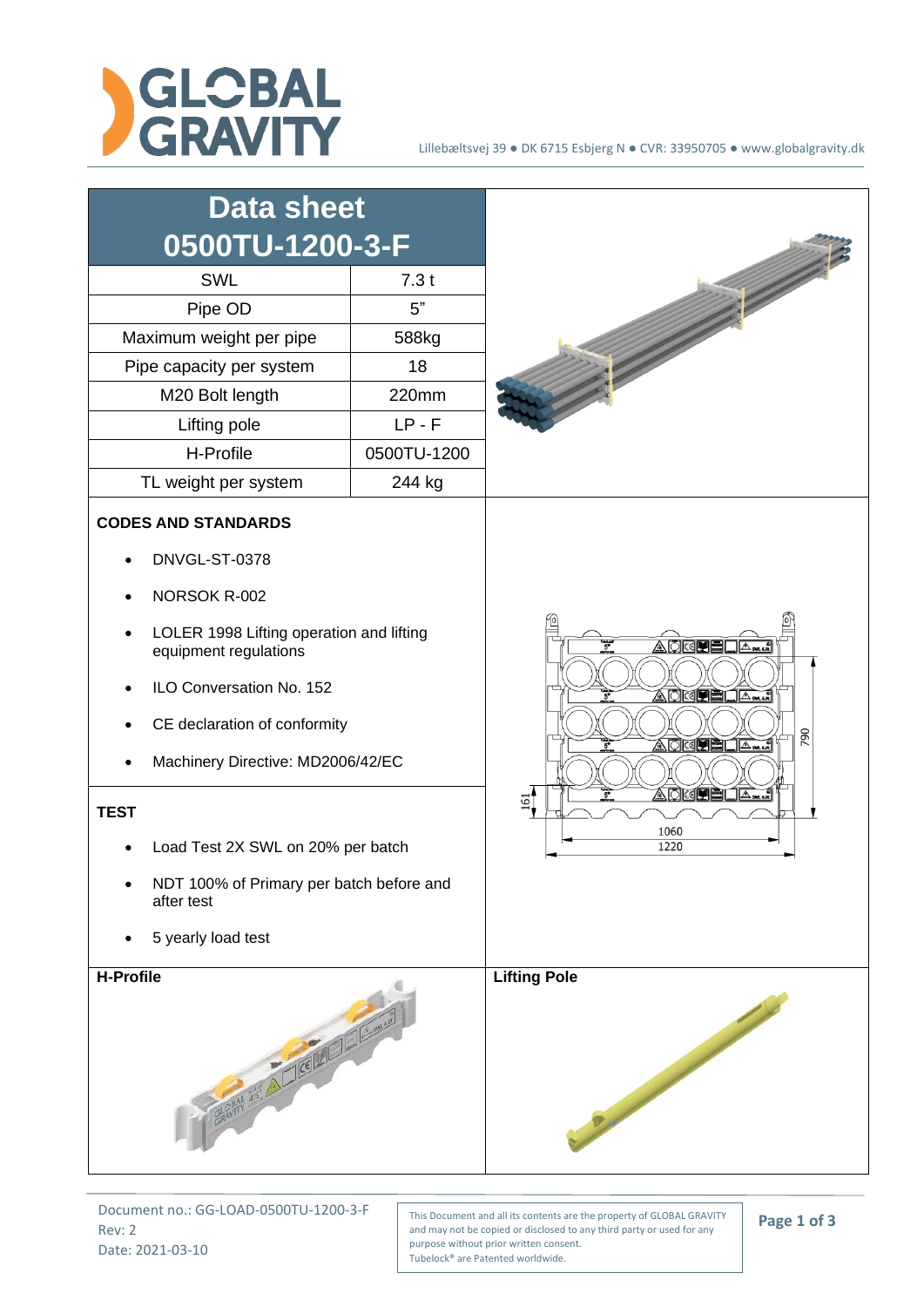

## Lillebæltsvej 39 ● DK 6715 Esbjerg N ● CVR: 33950705 ● www.globalgravity.dk

## **Stacking**

| Sketch | Systems<br>Stacked | Height<br>(mm) | Joints | Supported | Truck | <b>Boat</b> | Rig | Yard |
|--------|--------------------|----------------|--------|-----------|-------|-------------|-----|------|
|        |                    | 790            | 18     |           | x     |             |     |      |
| B      |                    | 1520           | 36     |           | х     |             | ́   | ᄉ    |
|        |                    | 2250           | 54     |           | (x)   |             |     | ⋏    |
|        |                    | 2970           | 72     | v<br>⋏    |       |             |     |      |
|        |                    | 3696           | 90     | Λ         |       |             |     |      |
|        |                    |                |        |           |       |             |     |      |

(x): Depending on Truck set-up and regulation

All sketch dimensions in mm



This Document and all its contents are the property of GLOBAL GRAVITY and may not be copied or disclosed to any third party or used for any purpose without prior written consent. Tubelock® are Patented worldwide.

**D** E

## **Page 2 of 3**